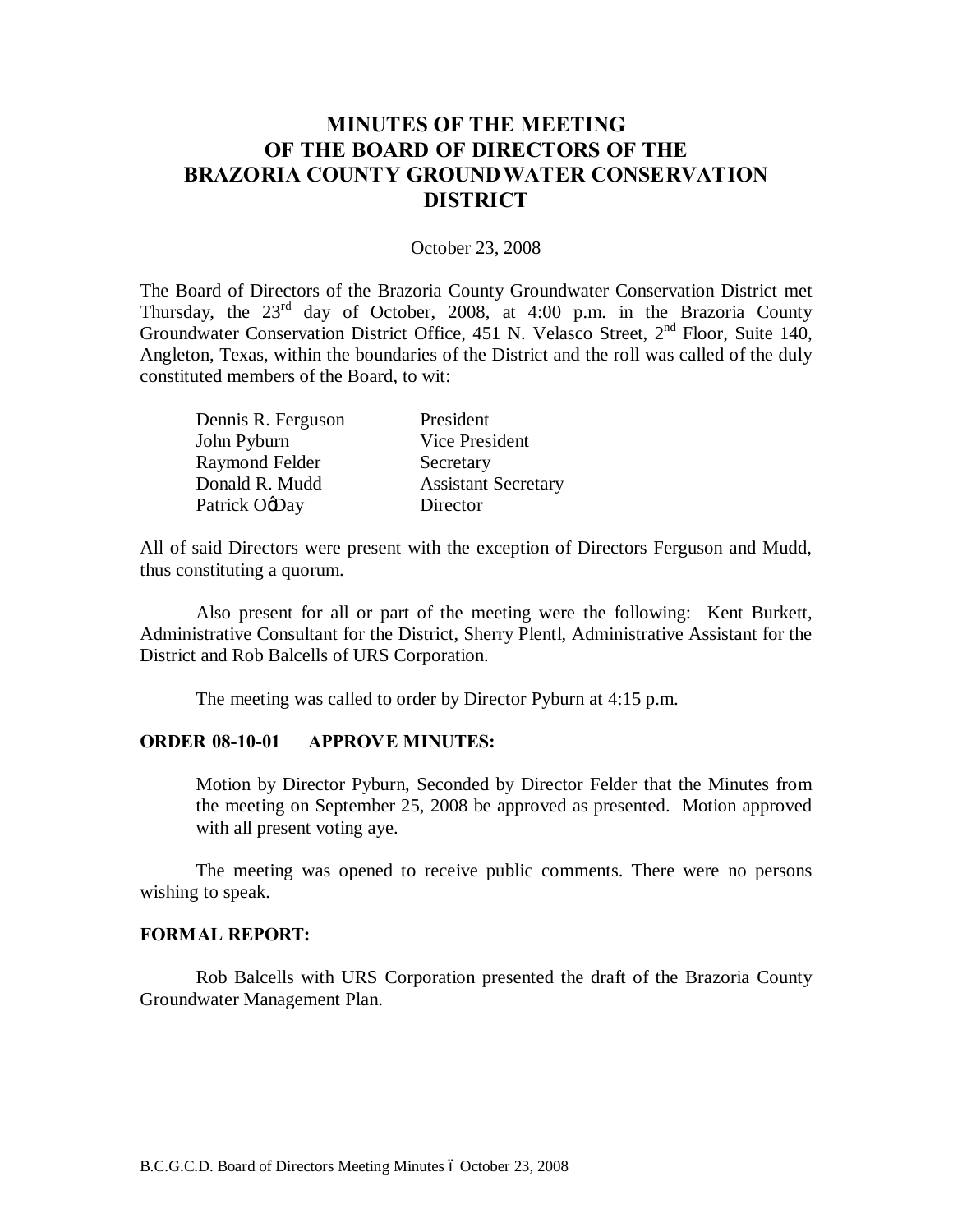### **ORDER 08-10-02 APPROVE INVOICES FOR PAYMENT:**

Motion by Director OoDay; Seconded by Director Felder that the invoices presented be approved for payment. Motion approved with all present voting aye.

## **FINANCIAL REPORT AND BUDGET SUMMARY:**

A financial status report for the period ending October 23, 2008 was reviewed. No action was taken.

# **ORDER 08-10-03 APPROVE LETTER OF ENGAGEMENT REGARDING FY 2008 AUDIT**

Motion by Director Felder; Seconded by Director Pyburn that the Board approve the Letter of Engagement with Kennemer, Masters & Lunsford to perform the 2008 Audit. The motion was approved with all present voting aye.

# **ORDER 08-10-04 OPEN PUBLIC HEARING REGARDING PERMIT APPLICATIONS:**

Motion by Director Felder; Seconded by Director O'Day that the Board **OPEN** the public hearing regarding applications for permits/renewals received and declared administratively complete as follows:

- a. ARK VILLAGE PARK HOMES
- b. BERNARD GROCERY CONVENIENCE STORE
- c. BRAZORIA COUNTY M.U.D. 21
- d. BRONCO BEND RV PARK
- e. CITY OF LIVERPOOL
- f. INEOS USA, LLC
- g. SOUTHERN TRAILS RAI
- h. TEXAS DOW EMPLOYEES CREDIT UNION
- i. TOWN OF HOLIDAY LAKES
- j. BAYOU SHADOWS WATER SYSTEM
- k. TOWN OF QUINTANA
- l. DIAMOND ICE COMPANY
- m. ON THE BAYOU RV PARK
- n. SME PROPERTIES, LLC
- o. MANVEL BIBLE CHAPEL
- p. GULF COAST STABILIZED MATERIALS
- q. MICHELLE PRESCOTT
- r. SEDONA LAKES

Motion approved with all present voting aye.